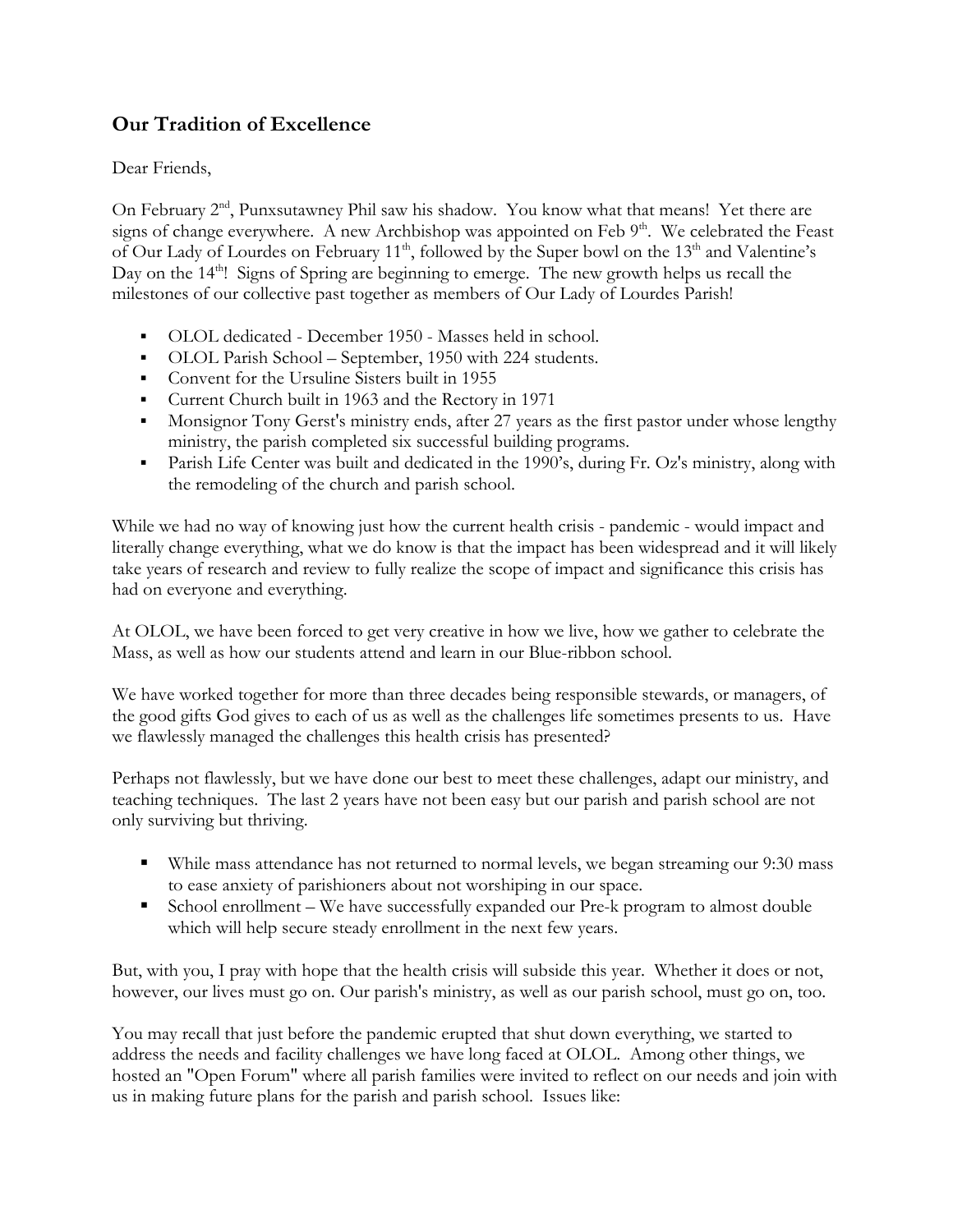- Bereavement ministry: not having a place on campus to host meals
- State of the art school: Is our school facility competitive to attract students?
- Security: How do we best secure our school and parking lot during school hours?

To renew this conversation, I consulted with the parish and school staffs and reached out to JRA Architects to look at, in a professional way, the space needs of our parish and school. With JRA's assistance, I feel that we have developed an exciting plan for the future of the parish. These plans include ideas that address both the needs of parish ministry and the school, which is the largest ministry of the parish. The plan has been divided into 3 phases.

The first phase will include building a 1-story addition to the existing building, where administrative offices will be moved. This addition will include an extended entrance with a more secure entrance for both students and visitors. This relocation will allow the current office space to be renovated and used for modern maker spaces and STEM rooms. Much needed restrooms will be added on both the 2<sup>nd</sup> and 3<sup>rd</sup> floors. While the second floor will receive most of the remodeling work, the 3<sup>rd</sup> floor will receive a refresh that includes better insulation and HVAC work. The cafeteria kitchen will also be remodeled as part of this phase.

In Phase 2, we will begin to address space needs for our bereavement ministry. To achieve this, a new parish office building will be built on the front portion of the campus that will include a large multi-functional room with a kitchenette. This space will also double for adult educational/formational functioning. This building will be attached to the church via walkways with easy access to both buildings. For greater access to this space and the church, additional parking will be added so that daily mass participants will have closer parking to avoid driving to the back of campus. By creating separation from church and school, our buildings will be more secure and the main parking lot will be closed to outside traffic, securing our "outdoor classroom" from neighborhood cut-through traffic.

Phase 3 will address other space needs for organizations that meet regularly on the campus. The current Parish Center would house permanent meeting spaces for Youth Ministry, Knights of Columbus, Girl Scouts, Boy Scouts, among others. The concessions stand and pavilion concept will be re-addressed as well.

Early JRA estimates are that this plan will cost between \$3.2M and \$3.6M. While that may be a huge financial challenge, we have already received about \$800,000 from the estate of Mary Alice Lawler. Further, given the good management of the resources parishioners have entrusted to OLOL, we have managed to save through the school and parish legacy funds \$400K. What this means, therefore, when added together, the parish and parish school would need to raise an additional \$2M to \$2.5M in a 3-year capital campaign to fully fund our proposed project.

Therefore, I've been asking myself lately, and now I am asking you, "Where do we go from here?" How do we move forward in preparing our parish to celebrate the 75th anniversary and beyond? Is now the time to conduct a capital campaign, raising the needed financial resources to update facilities and prepare for the anniversary and the next 75-years of ministry?